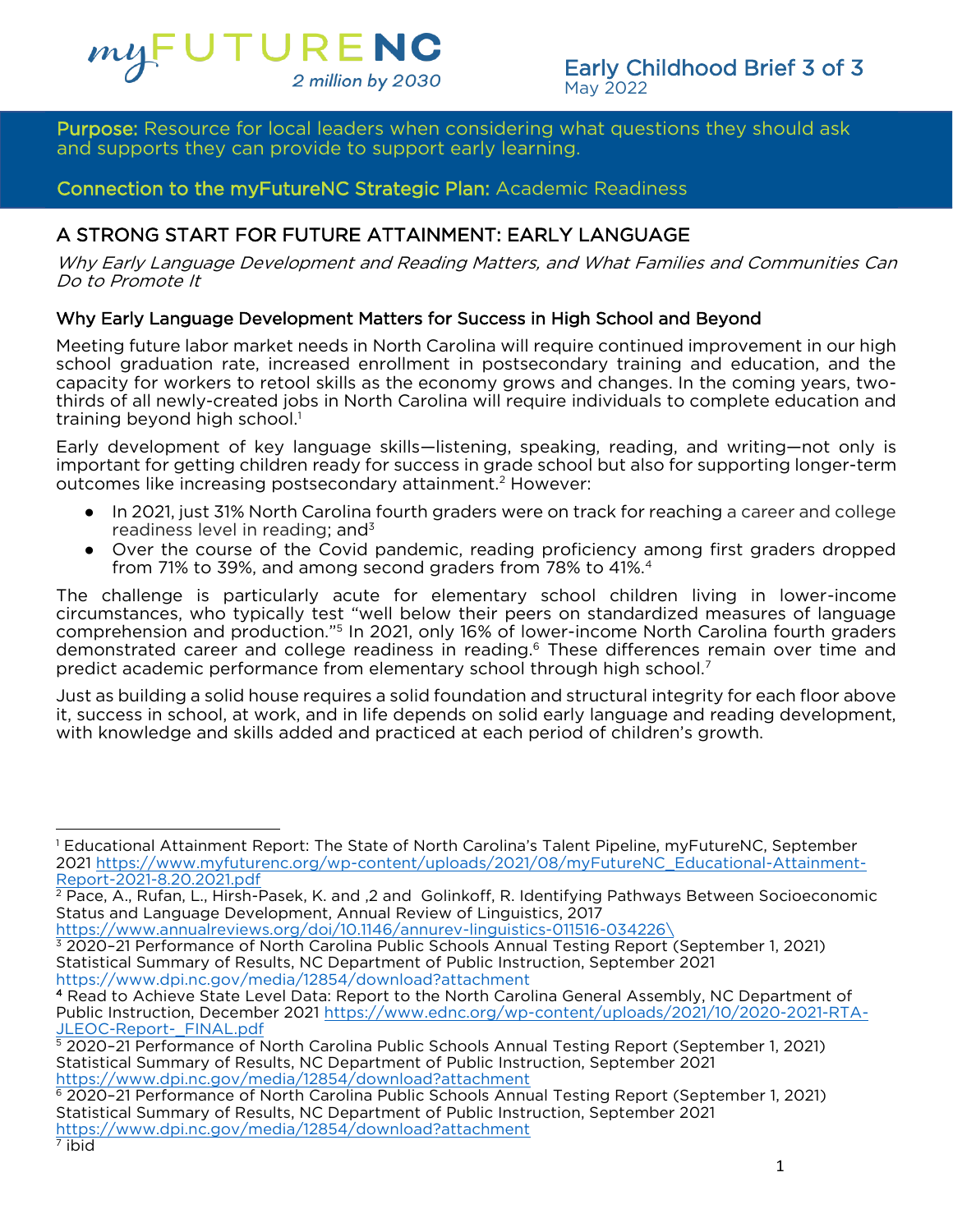

## $\frac{1}{2}$

### where we know a bout Early Language and Reading Reading  $\epsilon$ From "Mama" and "Dada" to Listening, Speaking, Reading, and Writing<sup>8</sup>

Forty years ago, learning to read was thought to begin at entry to school. Twenty years ago, learning to read was viewed as a process that begins in the preschool years.<sup>9</sup> Today, we know that babies can hear their mothers' voice in utero,<sup>10</sup> that language development and communication skills can hear their mothers' voice *in utero*," that language development and communication skills<br>advance rapidly from birth." and that developing language is connected to changes in both the advance rapidly from birth," and that developing language is connected to changes in both the<br>structure and functioning of a child's voung brain.<sup>12</sup> structure and functioning of a child's young brain.<sup>12</sup><br>Within the first six months of life, most children create sounds to show emotions, respond to sounds

and to their own name, build strings of vowels while babbling, and begin to utter consonants. By twelve months, most children say "mama" and "dada," try to imitate the words of adults, use sounds to get attention,<sup>13</sup> and can hand a parent a book for shared reading.<sup>14</sup> By two years, children point to pictures in a book and speak in short sentences. By three, children turn the pages of a book, follow simple instructions, and can carry on a back-and-forth conversation. By five, most children can recognize and write some numbers and letters.<sup>15</sup><br>11/4 - Participation. By five, most children conversation. By five on a back-and participation.

### When Parents Talk and Read, Children Learn, but Family Reading Often Does Not Happen Enough

Early language develops as parents and other caregivers talk, point, sing,<sup>16</sup> read, and share books with young children.<sup>17</sup> Among these nurturing parent-child interactions, reading with young children with young children." Among these nurturing parent-child interactions, reading with young children<br>is especially important. Decades of research shows that, in addition to parent-child attachment. early parent-child reading advances:

- early parent-child reading advances:  $\bullet$  - Cognitive development, including problem solving  $^{18}$ <br> $\bullet$  - Language development, including vocabulary growt
	- Language development, including vocabulary growth<br>● Pre-reading skills including phonemic awareness and
	- $\bullet$  Pre-reading skills, including phonemic awareness and conversational exchange $^{19}$ <br> $\bullet$  Farly math development $^{20}$
	- **•** Early math development<sup>20</sup><br>• Children's social and emot
	-

● Children's social and emotional development<br>Language learning is not, however, the same experience for all children. Researchers have estimated that, by the age of three, children living in lower-income families have been exposed to 30 million  $\mathbf{b}$  that, by the age of three, children living in lower-income families have been exposed to 30 million to 30 million to 30 million to 30 million to 30 million to 30 million to 30 million to 30 million to 30 million

<sup>&</sup>lt;sup>8</sup> These four skills are frequently cited as basic to language and communication competency.<br><sup>9</sup> Scarborough, H. S. (2001). Connecting early language and literacy to later reading (dis)abilities: Evidence,

theory, and practice. In S. Neuman & D. Dickinson (Eds.), Handbook for research in early literacy. New York: Guilford Press.

<sup>&</sup>lt;sup>10</sup> Bovd-Barrett, C. When Can Your Baby Hear You? Baby Center, September 2021

https://www.babycenter.com/pregnancy/your-baby/fetal-development-your-babys-hearing\_20004866 <sup>11</sup> Developmental Milestones: Learn the Signs, Act Early, Centers for Disease Control and Prevention. " Developmental Milestones. Learn the Signs, Act Early, Centers for Disease Control and Prevention.<br>Refrieved January 2022, https://www.cdc.gov/nchddd/actearly/milestones/index.html

 $R^2$ Romeo, R. Leonard, J. Robinson, S. West, M. Mackey, A. Rowe, M. Gabrieli, J. Beyon Romeo, R., Leonard, J., Robinson, S., West, M., Mackey, A., Rowe, M., Gabriell, J. Beyond the 30-Million-<br>Word Gap: Children's Conversationa[l Exposure Is Associated With Language-Relat](https://pubmed.ncbi.nlm.nih.gov/29442613/)ed Brain Function.<br>Psychol Sci. 2018 M Psychol Sci. 2018 May;29(5):700-710 https://pubmed.ncbi.nlm.nih.gov/29442613/<br><sup>13</sup> Developmental Milestones, op cit

<sup>&</sup>lt;sup>14</sup> Beyond the 30-Million-Word Gap, op cit

<sup>&</sup>lt;sup>15</sup> Developmental Milestones, op cit

r Developmental Milestones, op cit<br><sup>16</sup> Child Development, Reach Out ar 16 [Child Development, Reach](https://reachoutandread.org/why-we-matter/child-development/) Out and Read. Retrieved January 2022 <u>https://reachoutandread.org/why-we-</u><br>maffer/child-development/ matter/child-development/<br>
<sup>17</sup> Read Early and Often, Zero to Three. Retrieved January 2022

https://www.zerotothree.org/resources/1833-read-early-and-often

<sup>18</sup> Problem solving is a part of critical cognitive skill development and is often referred to as "executive<br>function." function."<br><sup>19</sup> Wheeler, D. and Jill, J., The Impact of COVID-19 on Early Childhood Reading Practices, Journal of Early

Childhood Literacy, September 2021. https://doi.org/10.1177/14687984211044187

<sup>20</sup> Beyond the 30-Million-Word Gap, op cit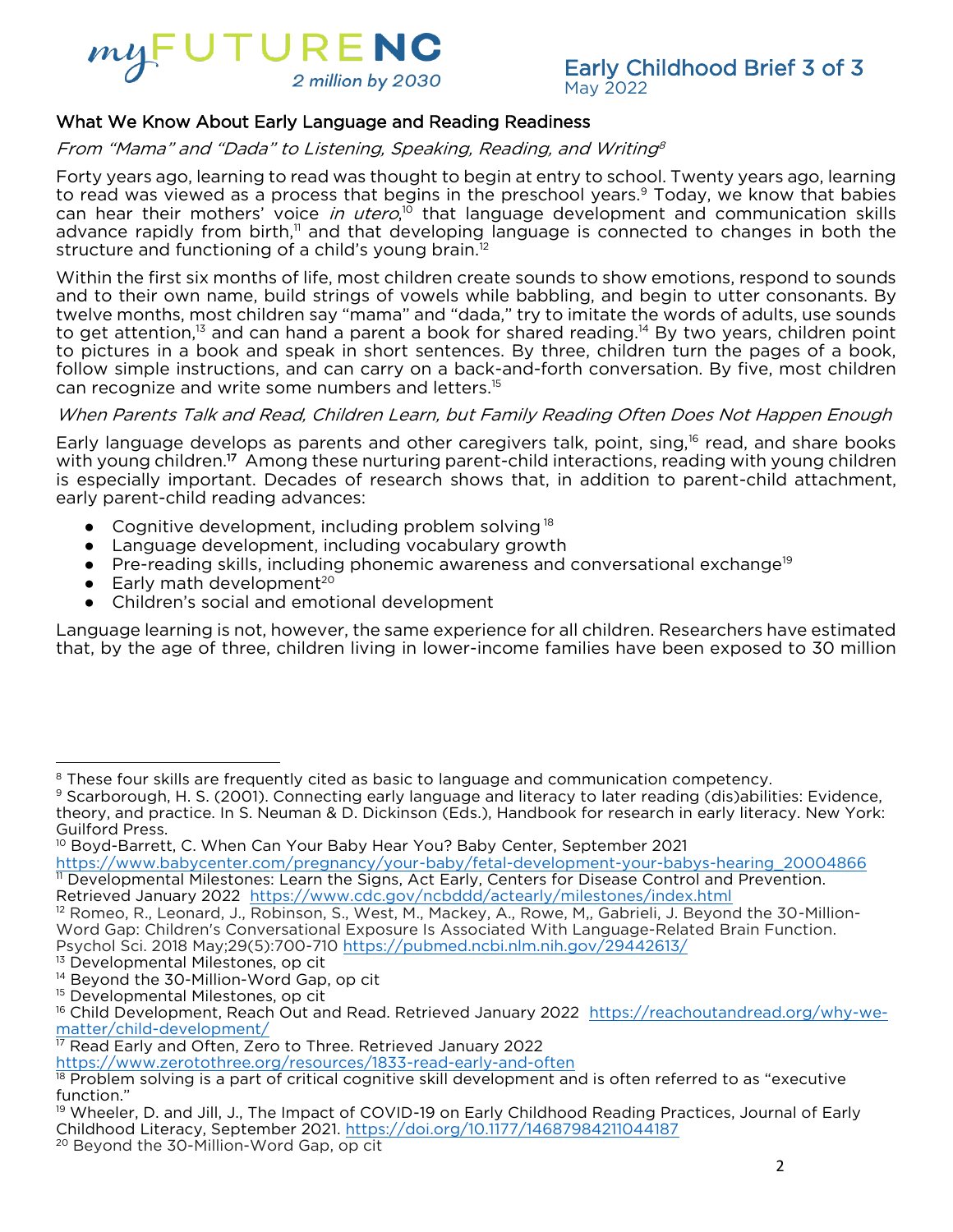

 $\frac{1}{2}$ just from differences in how often adults read to them.<sup>22,23</sup> <sup>21</sup> and that 1.4 million of those words are

A 2018 national survey of parent-child reading behavior found important differences between what adults know they should do when it comes to early reading and what they *actually do*. Nearly nine<br>in ten parents believe that reading aloud has a strong positive impact on early brain development. in ten parents believe that reading aloud has a strong positive impact on early brain development,<br>but only four in ten read to their young children every day. Just three in ten parents begin reading with their infant at birth, and fewer than two in ten do so for at least 15 minutes each time.<sup>24</sup> Economic, employment, and mental health stressors all can impact a family's opportunities to read Economic, employment, and mental health stressors all can impact a family's opportunities to read together.

### Actions Families Can Take to Support Early Language and Reading Development 1. Track Developmental Milestones and Share with Your Pediatrician

In 2020, North Carolina adopted *Teaching Strategies Gold* (which already was being used In North<br>Carolina preschools) for meeting a state requirement to complete a developmental screening for all students entering kindergarten.<sup>25,26</sup> Reading skills assessed at entry to kindergarten are rhyming, alliteration, following directions, and the ability to describe events in other times and places.<sup>27</sup> Student progress data over time soon will be available to parents and will be integrated into the state student accountability system.

However, parents do not have to wait until preschool or kindergarten entry to understand their children's early progress in language, literacy, and communications. Freely available monitoring tools include the Centers for Disease Control and Prevention's Developmental Milestones Tracker, a new mobile tracking app called Sparkler, and a milestones checklist available from NC Infant-Toddler Program.

Language and communication delays represent the most common referral for early intervention services. If you see signs that your child's early language development lags behind expected developmental milestones, or if your child has special needs such as a delay in learning to talk, take advantage of North Carolina's Infant-Toddler Program, which can help refer you to a local early intervention service. This program also offers free resources to families in English and Spanish, including a resource directory and a developmental milestones chart. In addition, there are 17 including a <u>resource directory</u> and a <u>directory and a directory charter.</u> In addition, there are

<sup>&</sup>lt;sup>21</sup> Meaningful Differences in the Everyday Experience of Young American Children, Leaders Project, March<br>2013 https://www.leadersproject.org/2013/03/17/meaningful-differences-in-the-everyday-experience-ofyoung-american-children/

<sup>&</sup>lt;sup>22</sup> Logan, J., Justice, L., Yumuş, M., Chaparro-Moreno, L. [When Children Are Not Read to at Home: The M](https://pubmed.ncbi.nlm.nih.gov/30908424/)illion<br>Word Gan I Dev Behav Pediatr. 2019. Jun:40(5):383-386 https://pubmed.pchi.plm.pih.gov/30908424/ Word Gap. J Dev Behav Pediatr. 2019 Jun;40(5):383-386 https://pubmed.ncbi.nlm.nih.gov/30908424/<br><sup>23</sup> While research over time has found different patterns of child-talk based on the gender of both the parent

and the child, variations in the amount and type of child-talk based on parental gender are likely mediated by a series of factors, often interacting on each other. These include: family structure; family economics and education levels; family race and culture; age of the child; and more generalized stereotypes about girls' and boys' emotions, play behavior, and roles.

<sup>&</sup>lt;sup>24</sup> How America Reads Aloud to its Children: National Campaign Survey. Read Aloud 15 MINUTES, February 2018 http://www.readaloud.org/documents/ReadAloudSurveyReport.pdf

<sup>&</sup>lt;sup>25</sup> Developmental Screening and Kindergarten Entry Assessment, North Carolina Statutes § 115C-83.5.<br>Retrieved January 2022 Retrieved January 2022<br>https://www.ncleg.net/EnactedLegislation/Statutes/HTML/BySection/Chapter\_115C/GS\_115C-83.5.html

<sup>26</sup> Policy KNEC-017: North Carolina Early Learning Inventory (NC ELI), NC State Board of Education, March<br>2020 2020<br>https://simbli.eboardsolutions.com/Policy/ViewPolicy.aspx?S=10399&revid=9gUEplusdEpAzUf1eMLazhp2w

<sup>==&</sup>amp;ptid=amlgTZiB9plushNjl6WXhfiOQ==&secid=KvBh64P2xNeMGAGbslshEGFlQ==

<sup>&</sup>lt;sup>27</sup> Bell, L. Can a new way of assessing kids entering kindergarten help them learn? NC hopes so. EdNC, April 2020 https://www.ednc.org/can-a-new-way-of-assessing-kids-entering-kindergarten-help-them-learn-nc-2020 https://www.educan-a-new-way-of-assessing-kids-entering-kids-entering-kids-entering-kids-entering-<br>hopes-so/ [hopes-so/](https://www.ednc.org/can-a-new-way-of-assessing-kids-entering-kindergarten-help-them-learn-nc-hopes-so/)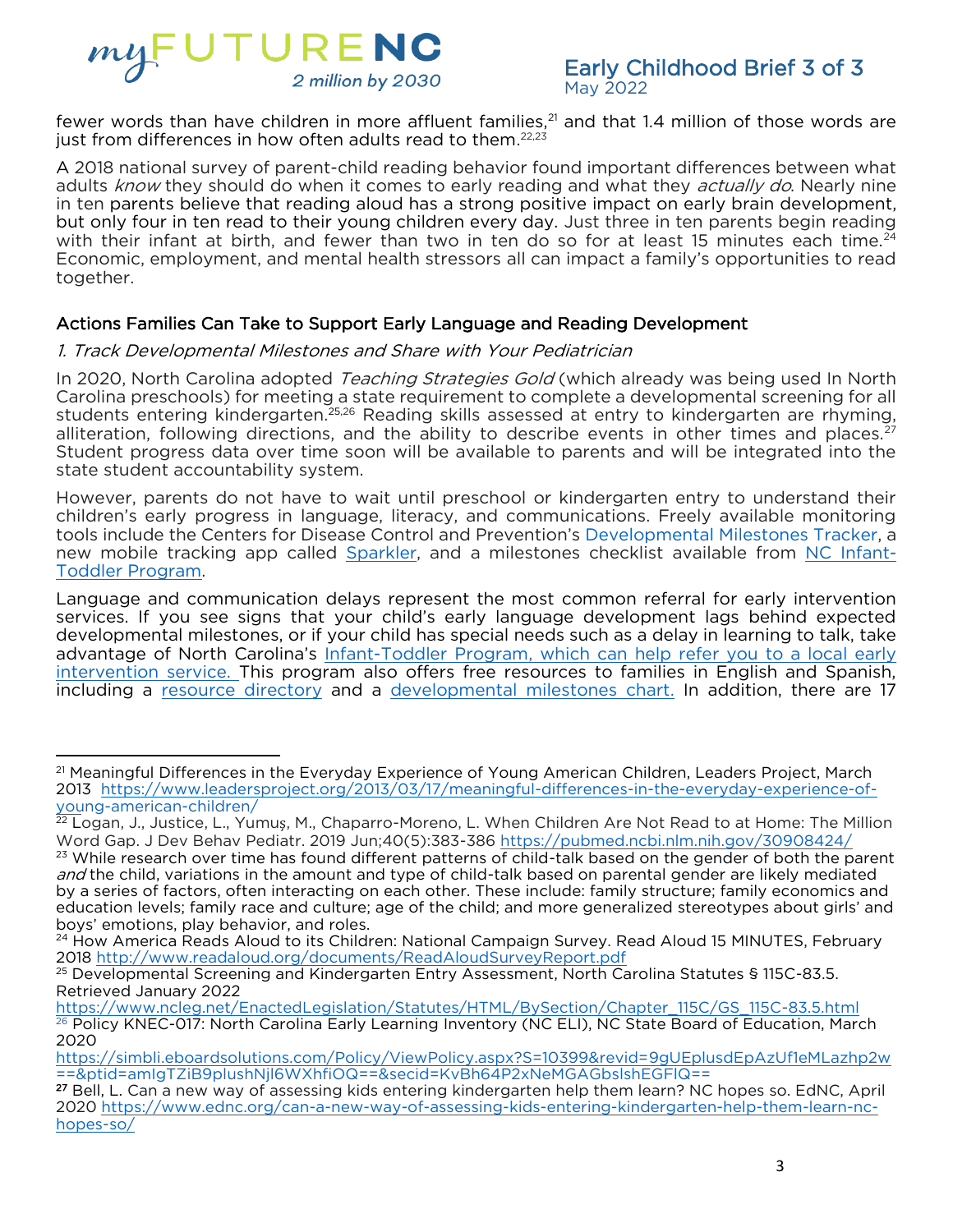

Children's Developmental Service Agencies across the state that support families at the community <u>Childre[n's Developmental Service Agencies](about:blank)</u> across the state that support families at the community<br>|evel

### level. 2. Provide Children with More Book Time, More Play Time, and Less Tech Time

Early brain development requires regular, positive human interaction with engaged adults, but technology can take away that opportunity. Think of technology less as a babysitter and more as a shared reading, picture, and music tool to be used with an actively engaged parent or other adult present. If your infant or toddler is cared for in either family or center-based childcare, be sure that the approach to childcare emphasizes reading, singing, counting, and other adult-child language interactions instead of TV time.

A free web series, The Basics, provides many examples of ways parents can promote early brain development through intentional interactions with their infants and toddlers. The website also includes tips and resources for parents and community members. For example, you can start to read to your child soon after birth with a target of 15 minutes each day. Sign up with the Dolly Parton Imagination Library and Reach Out and Read Carolinas to receive free, age-appropriate books for you and your baby. Books without words can be especially powerful when children help to create and tell the story. Don't know where to start? Your local library can make suggestions, and you can find lists of great books for young children by age at the American Library Association online. In addition, you and your child can build with blocks, name the colors, shapes, and sizes, and then use words that compare them. Or simply walk outside with your child and name everything that you see and do—and give your child an opportunity to respond by telling you what they see and what they are doing. The sees and they see an opportunity to respond the theory sees and what they see and what they see

### are doing. 3. Enjoy Music and Movement, In Person or Online

Grownups always have rocked and sung with babies to calm them, encourage sleep, and make them<br>smile. Decades of research confirms that music and young children, especially when important adults in their lives join in, brings the body and mind together.<sup>28</sup> Up close, eve-to-eve singing stimulates early brain development in infants. When parents and other adults sing with toddlers. cognitive, language and social emotional development is stimulated. One example of a well-studied program, available in North Carolina communities, is Music Together, with activities for groups of adult-child pairs in person or online.

### $\frac{1}{\sqrt{2}}$ 4. Ask and Observe How Your Childcare and Preschool Program Promotes Early Language

Visit your childcare setting or preschool program as often as you can. Observe the daily schedule teachers. Watch how teachers talk with children. Is their language mostly simple directions or does it use more complex vocabulary that helps promote language development? Ask how teachers monitor and track children's language development, then ask about your own child's language comprehension and spoken words. As you walk or drive home, ask your children what new things they learned that day. Get them talking so you can hear and respond to the language they use to they learned that day. See mean talking so you can hear and respond to the language they use to describe describe the control of the control of the control of the control of the control of the control of the control of the control of the control of the control of the control of the control of the control of the control of the

### Actions Local Leaders Can Take to Support Early Language and Reading Readiness 1. Host a Community Conversation on Early Language and Reading Readiness

Over the course of the Covid epidemic, slightly more parents (nearly seven in ten) report reading regularly with their young children as compared with pre-covid data.<sup>29</sup> At the same time, family stressors due to Covid have increased and there is national concern about its impact on overall stressors due to Covid have increased and there is national concern about its impact on overall

<sup>&</sup>lt;sup>28</sup> [Children and Music: Benefits of Music in Child Development, Bright Horizons,](https://www.brighthorizons.com/family-resources/music-and-children-rhythm-meets-child-development) Retrieved February 2022<br>https://www.brighthorizons.com/family-resources/music-and-children-rhythm-meets-child-development <sup>29</sup> Mayol-Garcia, Y. Pandemic Brought Parents and Children Closer: More Family Dinners, More Reading to<br>Young Children, U.S. Census , January 3, 2022 Young Children, US Census January 3, 2022